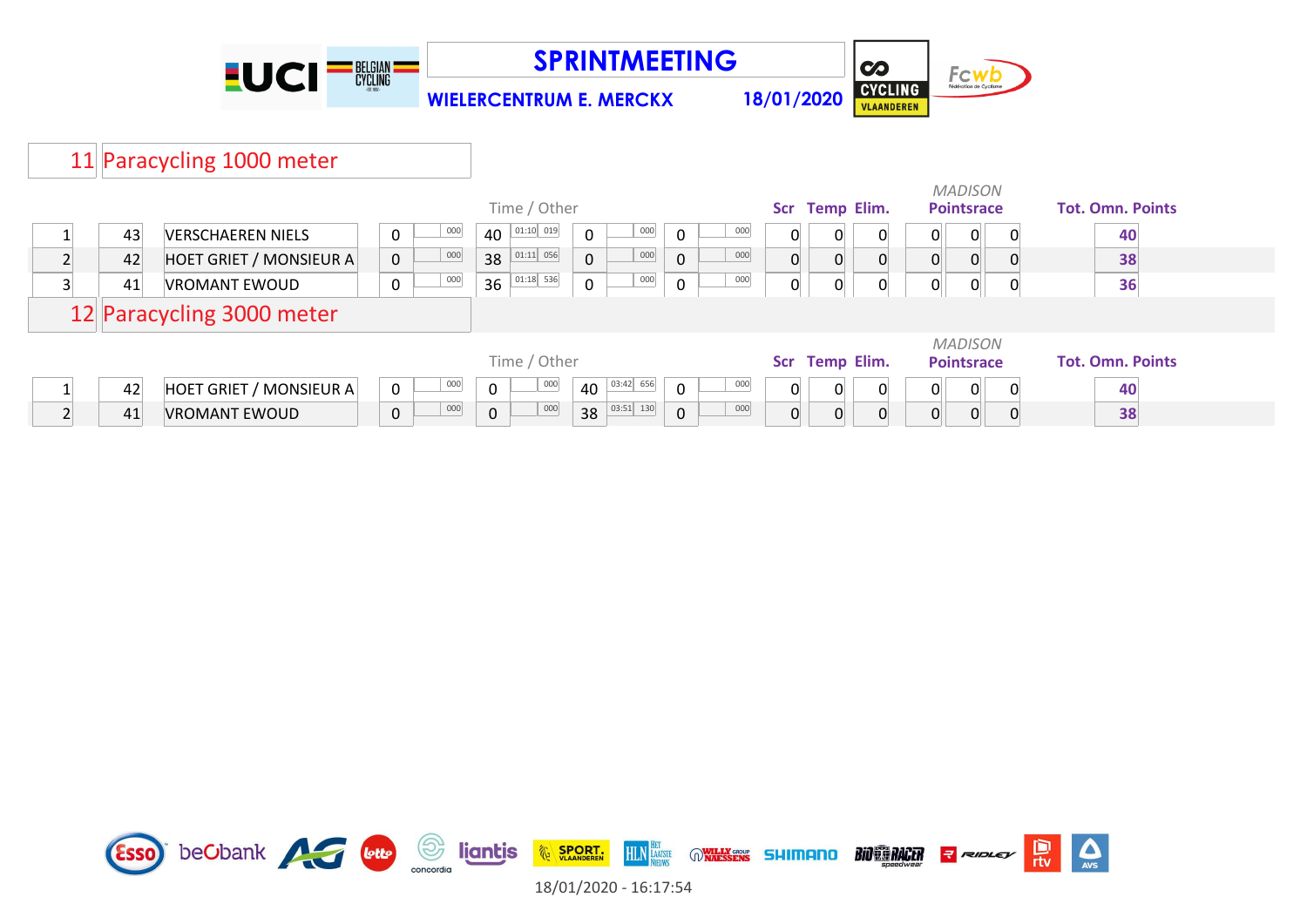

**SPRINTMEETING**

**WIELERCENTRUM E. MERCKX 18/01/2020**



 $\sum_{\text{AVS}}$ 

## 15 SPRINT 200m

|                |                |                            |                |               |                |              |              |     |                |                                 |                  |                |                |                   | <b>MADISON</b> |                         |             |
|----------------|----------------|----------------------------|----------------|---------------|----------------|--------------|--------------|-----|----------------|---------------------------------|------------------|----------------|----------------|-------------------|----------------|-------------------------|-------------|
|                |                |                            |                |               |                | Time / Other |              |     |                | <b>Scr</b><br><b>Temp Elim.</b> |                  |                |                | <b>Pointsrace</b> |                | <b>Tot. Omn. Points</b> |             |
|                | 11             | JENTGEN Jerome             | 0              | $00:11$ 393   | $\mathbf 0$    | 000          | $\mathbf{0}$ | 000 | $\mathbf 0$    | 000                             | $\mathsf{O}$     | 0              | $\Omega$       | 0                 | $\overline{0}$ | $\mathbf{0}$            | O           |
| $\mathbf{2}$   |                | <b>BAERT Basiel</b>        | 0              | $00:12$ 412   | $\mathbf 0$    | 000          | $\mathbf 0$  | 000 | $\mathbf 0$    | 000                             | $\overline{0}$   | 0              | $\overline{0}$ | $\overline{0}$    | $\overline{0}$ | $\mathbf{0}$            | $\bf{0}$    |
| 3              | $\overline{2}$ | <b>CRIEL Emilio</b>        | 0              | $00:13$ 131   | $\mathbf{0}$   | 000          | $\mathbf 0$  | 000 | $\mathbf 0$    | 000                             | $\overline{0}$   | $\Omega$       | 0              | $\overline{0}$    | $\overline{0}$ |                         | 0           |
| $\overline{4}$ | 3              | <b>EVERAERT Mathias</b>    | 0              | $00:15$ 078   | $\overline{0}$ | 000          | $\Omega$     | 000 | $\mathbf 0$    | 000                             | $\boldsymbol{0}$ | 0              | $\overline{0}$ | 0                 | $\overline{0}$ | $\Omega$                | $\bf{0}$    |
| 5              | $\overline{4}$ | <b>GOVAERT Tanghi</b>      | 0              | 00:13 809     | $\overline{0}$ | 000          | $\Omega$     | 000 | $\mathbf 0$    | 000                             | 0                | 0              | $\Omega$       | $\Omega$          | 0              |                         |             |
| 6              | 5 <sup>1</sup> | JONCKHEERE Jarne           | 0              | $00:12$ 162   | $\overline{0}$ | 000          | $\mathbf{0}$ | 000 | 0              | 000                             | $\overline{0}$   | 0              | $\overline{0}$ | 0                 | $\overline{0}$ | $\mathbf{0}$            | $\mathbf 0$ |
| 7              | $\overline{7}$ | VAN DE WALLE Jorben        | $\mathbf{0}$   | $00:15$ 098   | $\overline{0}$ | 000          | $\mathbf 0$  | 000 | $\mathbf 0$    | 000                             | $\overline{0}$   | $\overline{0}$ | $\Omega$       | $\overline{0}$    | $\overline{0}$ |                         | O           |
| 8              | 38             | <b>DE GEETER Brent</b>     | 0              | $00:11$ 724   | $\overline{0}$ | 000          | $\Omega$     | 000 | $\Omega$       | 000                             | $\boldsymbol{0}$ | $\overline{0}$ | $\mathbf 0$    | $\overline{0}$    | $\overline{0}$ |                         | $\bf{0}$    |
| 9              | 12             | <b>KEMP Noah</b>           | 0              | $00:11$ 768   | $\mathbf 0$    | 000          | $\Omega$     | 000 | $\mathbf 0$    | 000                             | $\overline{0}$   | 0              | $\overline{0}$ | $\overline{0}$    | 0              |                         | ŋ           |
| 10             | 14             | <b>TRENTESAUX Baptiste</b> | $\overline{0}$ | $00:11$ 371   | $\overline{0}$ | 000          | $\mathbf 0$  | 000 | $\mathbf{0}$   | 000                             | $\overline{0}$   | $\Omega$       | $\overline{0}$ | $\overline{0}$    | 0              | $\Omega$                | 0           |
| 11             | 15             | <b>GILLES Max</b>          | 0              | $00:12$ 441   | $\mathbf 0$    | 000          | $\Omega$     | 000 | $\mathbf 0$    | 000                             | $\mathbf{0}$     | $\Omega$       | $\overline{0}$ | $\mathbf{0}$      | $\overline{0}$ |                         | O           |
| 12             | 21             | NICOLAES Julie             | 0              | $00:13$ 401   | $\overline{0}$ | 000          | $\Omega$     | 000 | $\mathbf 0$    | 000                             | $\mathbf 0$      | 0              | $\overline{0}$ | 0                 | $\overline{0}$ |                         | $\bf{0}$    |
| 13             | 32             | <b>DECOSTER Michaël</b>    | 0              | $00:11$ 814   | $\mathbf{0}$   | 000          | $\mathbf 0$  | 000 | $\mathbf 0$    | 000                             | 0                | $\Omega$       | $\Omega$       | 0                 | 0              |                         | ŋ           |
| 14             | 33             | <b>NYS Gerald</b>          | 0              | $00:11$ 079   | $\mathbf 0$    | 000          | $\mathbf 0$  | 000 | $\overline{0}$ | 000                             | $\overline{0}$   | 0              | $\overline{0}$ | 0                 | $\overline{0}$ | $\Omega$                | $\mathbf 0$ |
| 15             | 35             | <b>GUERLIN Romain</b>      | 0              | $ 00:11 $ 706 | $\mathbf 0$    | 000          | $\mathbf 0$  | 000 | $\mathsf{O}$   | 000                             | $\overline{0}$   | $\overline{0}$ | $\overline{0}$ | $\overline{0}$    | $\overline{0}$ |                         | 0           |
| 16             | 36             | <b>HELBACH Aimo</b>        | 0              | $00:12$ 161   | $\overline{0}$ | 000          | $\mathbf 0$  | 000 | $\mathbf{0}$   | 000                             | $\overline{0}$   | $\overline{0}$ | $\Omega$       | $\overline{0}$    | $\overline{0}$ | $\Omega$                | $\bf{0}$    |
| 17             | 37             | <b>LAURENZ Marcel</b>      | 0              | $00:11$ 101   | $\mathbf{0}$   | 000          | $\Omega$     | 000 | $\mathbf 0$    | 000                             | $\overline{0}$   | $\Omega$       | $\overline{0}$ | $\overline{0}$    | $\overline{0}$ | $\Omega$                | ŋ           |
| 18             | 6              | <b>LANDTSHEER Tibo</b>     | 0              | $00:13$ 790   | $\overline{0}$ | 000          | $\mathbf{0}$ | 000 | $\mathbf 0$    | 000                             | $\overline{0}$   | $\Omega$       | $\Omega$       | 0                 | $\Omega$       | $\overline{0}$          | $\bf{0}$    |